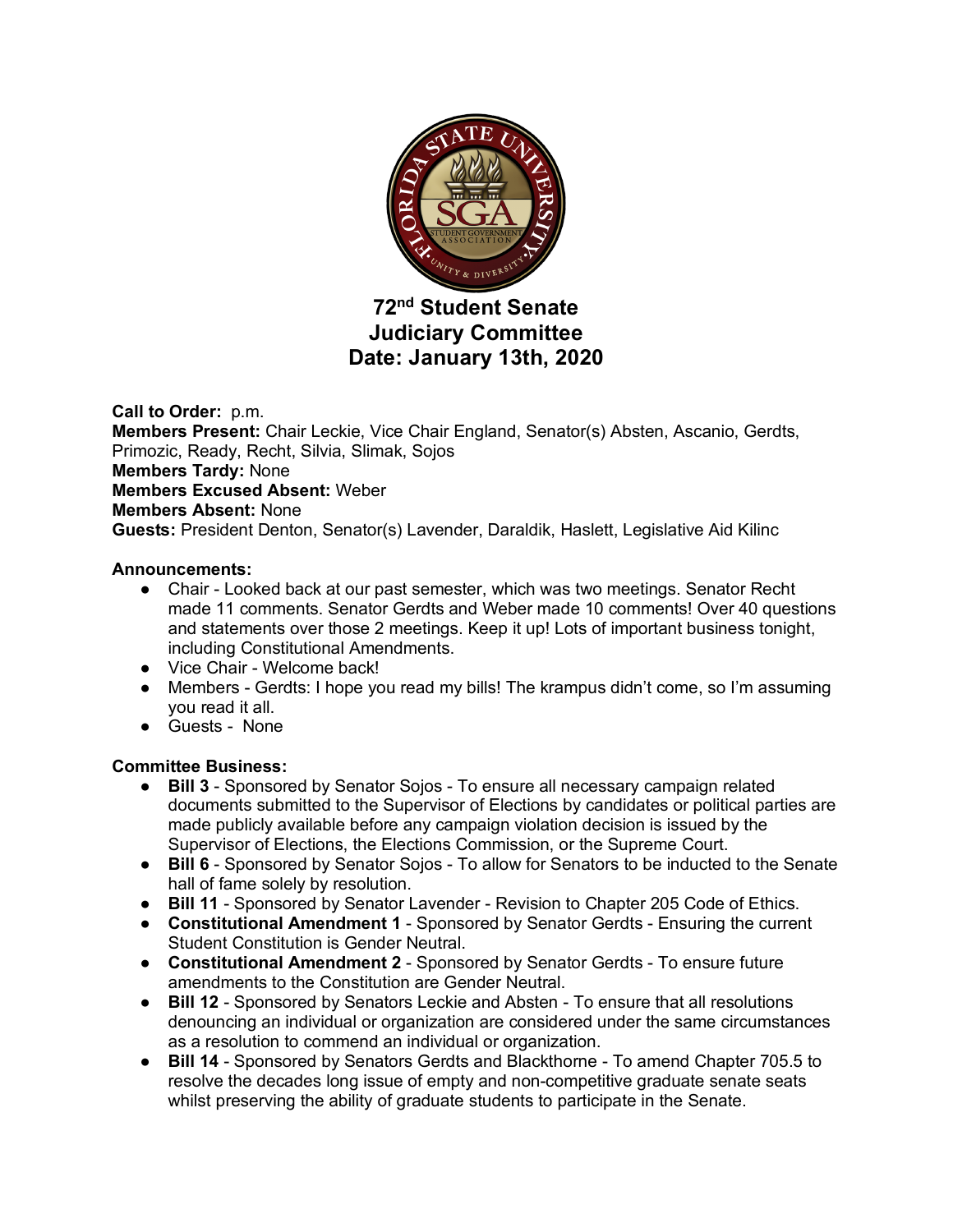- **Bill 15** Sponsored by Senators Gerdts and Blackthorne To amend Chapter 607.1.D of the Student Body Statutes to empower the Congress of Graduate Students to better express its opinions on legislation regarding chapter 607 and other matters that the congress deems important.
- **Bill 17** Sponsored by Senator Slimak To update and add to the Senate Officers within statute 400.2, 405.2, and 413.2.

#### **Old Business:**

- **Bill 3** Sponsored by Senator Sojos To ensure all necessary campaign related documents submitted to the Supervisor of Elections by candidates or political parties are made publicly available before any campaign violation decision is issued by the Supervisor of Elections, the Elections Commission, or the Supreme Court.
	- Opening Statement
		- Sojos: The purpose is to make the supervisor of elections release all the documentation before the supreme court hears the violations during elections. The last election had violations in which the student body does not know the details
		- Sponsor yields 2 min 13 sec to closing
	- Technical, Non-Detableable
		- Recht: would you be willing to table this until the election code review? ■ Sojos: no, let's do it now
	- Senator Ready moves to enter Round Table Discussion
	- Senator Recht seconds
	- Round Table
		- Ready: When violations are filed, the quart has the power of supeans, this must be released before the quart can go on?
		- Sojos: yes, as students need to understand the actions prior to the violation being heard
		- Absten: How would this work with inauguration? Would it delay it?
		- Gerdts: I think what Senator Absten was getting at is that it takes time for the Supervisor of Elections to get everything together and get everything out. Taking the time will slow down the election committee. I think this would be done better with the large overhaul of election code that's coming. It would make sense to do this in a holistic manner as opposed to doing it piece by piece. Dealing with this would be best for the election ad-hoc.
	- Senator Sojos moves to table until the elections ad-hoc is formed
	- Senator Recht seconds
	- Bill **TABLED**
- **Bill 6** Sponsored by Senator Sojos To allow for Senators to be inducted to the Senate hall of fame solely by resolution.
	- Opening Statement
		- Sojos: This bill was brought to my attention by Jack. Right now, inducting a member to the Hall of Fame requires a committee vote. Nobody has been denied by the recognition committee and there's no need for this committee.
		- Yields 2:27
	- Technical, Non-Detableable
		- None
	- Senator Ready moves to enter Pro-Con
	- Senator Recht seconds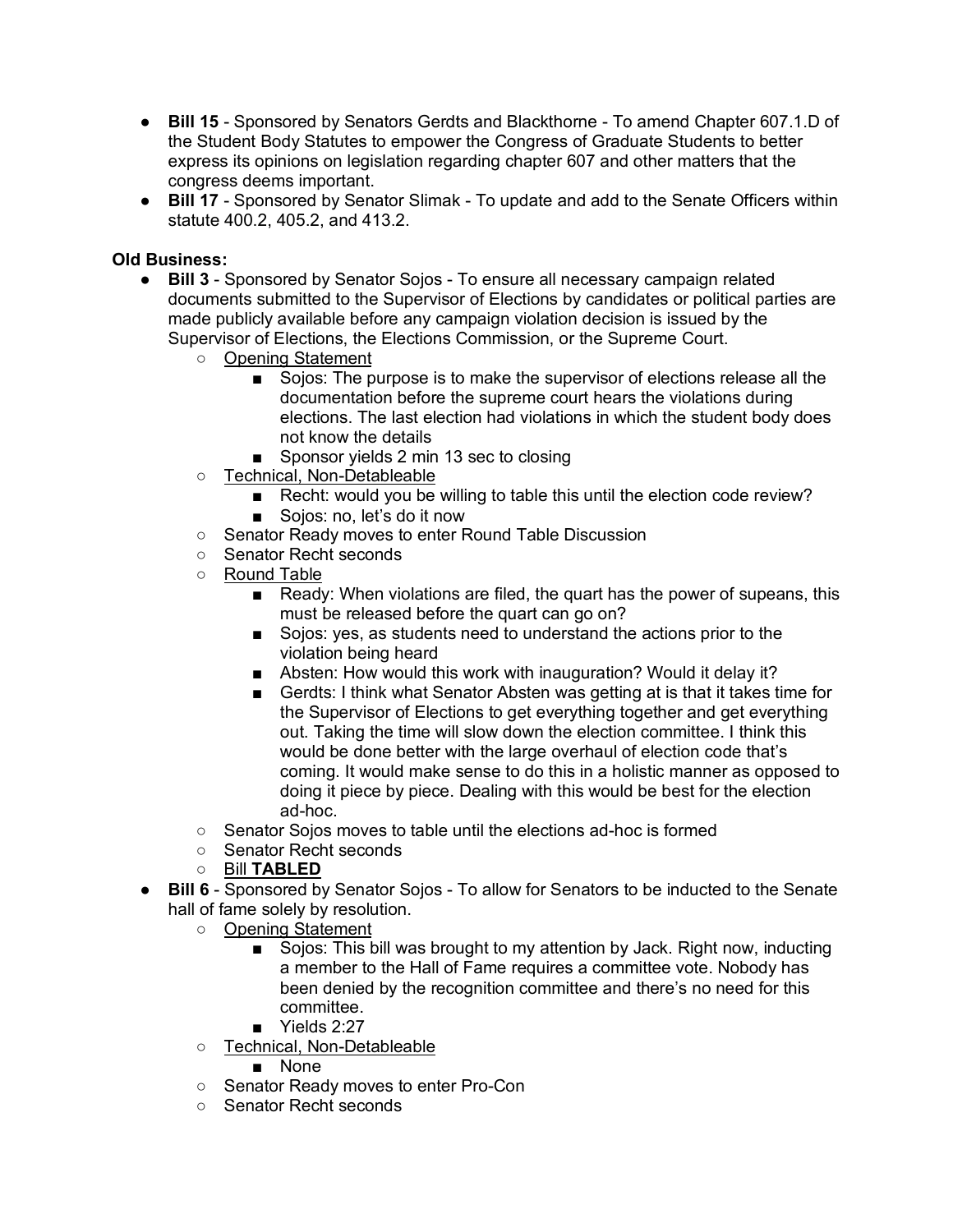- *Point of Information:* Gerdts Did you think of section b1 which removes limitations?
	- Sojos: I think it's better to let the Senate decide if anyone should be able to be in the Hall of Fame
- 1st Round of Pro:
	- Ready: I concur with the sponsor on the need for the resolution. I think the committee is bureaucratic and red tape that we don't need. Criteria on removal I'll speak on later.
- *Point of Information:* Primozic Would it be 50% of the Senate to pass?
	- Sojos: Yeah, just like a regular resolution
- 1st Round of Con:
	- Slimak: I think the checks and balances are important in Senate. I think that by having other people look at this can ensure that we award those who really did make a difference to Florida State. I don't want to remove all the requirements as I think they're important.
	- Gerdts: My issue is not the problem with removing the committee. I don't actually think a committee meets for things like this. Even if one does, outside understanding would be good. I doubt this committee would say no to the Senate and I don't think they'd spend much time on it. I think the Senate Hall of Fame should be decided by the Senate themselves. It's an award from the Senate and it should therefore be awarded by the Senate. I don't want the criteria to be removed though. Senator Glanton as a perfect example.
- Senator Ready moves to extend the 1st round of con by 2 minutes
- Senator Recht seconds
- Senator Ready moves to suspend the rules for this particular instance
- Senator Recht seconds
- 1st Round of Con (Cont.):
	- Recht: I'd prefer for the requirements to be kept. I think the Senate Program Assistant should have the ability to review it. Just a little bit of checks and balances.
	- Ready: My only reservations are the criteria being removed. I'd like to see them brought back in. I think they need to be there. I'd like to have continuity of the rules that people have already been passed under. We do fail candidates on occasion. As Finance Chair I put a candidate up and the Senate failed the candidate.
- *Point of Information:* Absten Would Senator Sojos be open to an amendment? ■ Sojos: Yes but only if we can get someone to enforce the criteria
- *Point of Information:* Ready Wouldn't passing it be enough of enforcement? Senator Gerdts moves to amend the bill to read "**Once a nominee has been selected to be a member of the Senate Hall of Fame, they will be notified in a timely manner as to the award."**
	- Sojos finds it friendly
- Senator Ready moves to amend the bill to unstrike section C. of the bill ■ Sojos finds it friendly
- *Point of Information:* President Denton The committee to approve these things is now just Dr. Acosta. She said it was useless as they're never going to veto someone. The power should lie in the Senate, according to Dr. Acosta.
- 2nd Round of Pro: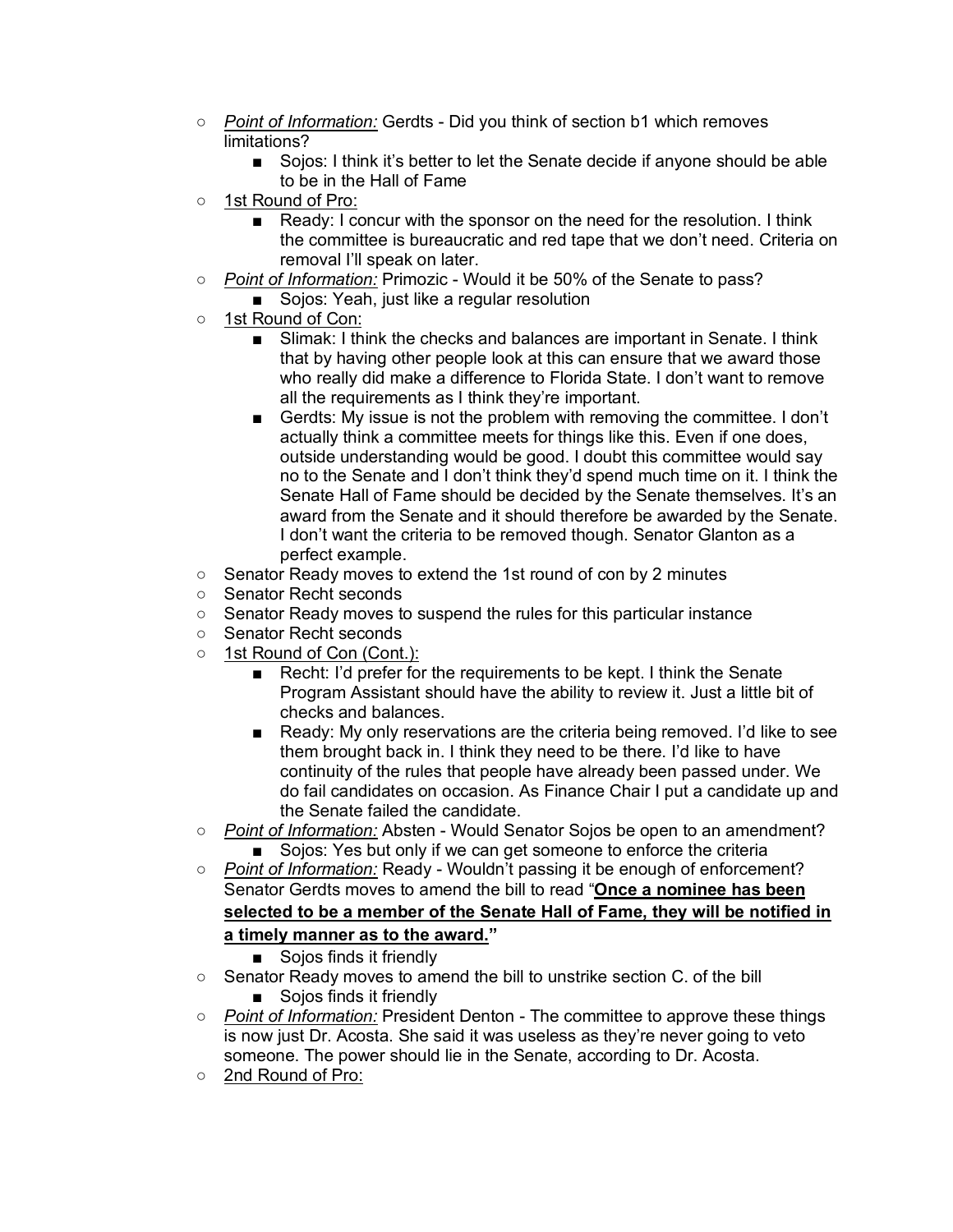- Slimak: Now understanding who's in the committee, I would now be in support of this bill. I would like to see the amendments go through.
- Senator Slimak moves for a 1 minute recess.
- Senator Primozic seconds.
- Senator Primozic moves to amend the bill on section A, to make it 2/3rds of Senate required to pass the resolution
	- Sojos finds it friendly
- Senator Gerdts moves to call the question
- Senator Absten seconds
- Closing: I'm happy everyone assisted with amending this.
- Vote
	- Absten Yes
	- Ascanio Yes
	- England Yes
	- Gerdts Yes
	- Primozic Yes
	- Ready Yes
	- Recht Yes
	- Silvia Yes
	- Slimak Yes
	- Soios Yes
- Bill **PASSES 10-0**
- **Bill 11** Sponsored by Senator Lavender Revision to Chapter 205 Code of Ethics.
	- Opening Statement
		- Lavender: Hi! Thanks everyone for hearing the bill. I've heard a lot of feedback about this bill. A couple times at FSU Day at the Capitol and when representing FSU people have worn their name tags. People should remove their name tags when giving personal opinions. 2:17 yielded.
	- Technical, Non-Detableable
		- Gerdts: If I were to write a letter or endorse someone, would I be able to identify myself as a Senate member?
			- Lavender: Yes, as long as you clarify your views aren't reflective of the whole Senate
		- Recht: Is there any sort of punishment for any violation?
			- Lavender: As of right now, no. I would be open to hearing interpretations.
		- Daraldik: The way to reprimand someone for a code of ethics violation is to file a complaint with the Supreme Court
		- Sojos: If we wore our name tags in the Senate and gave an opinion, is that okay?
			- Lavender: Yes.
	- Senator Ascanio moves to enter Round Table Discussion
	- Senator Sojos seconds
	- Round Table
		- Gerdts: I would say that I originally had reservations but thinking more on it, this sort of bill would put us more in line with the attitude in line of the student Senate. When we deal with Senate matters and FSU Day at the Capitol, we need people to know the separation. I support this and am surprised it's not already there. It means there's no purposeful or nonpurposeful misrepresentation.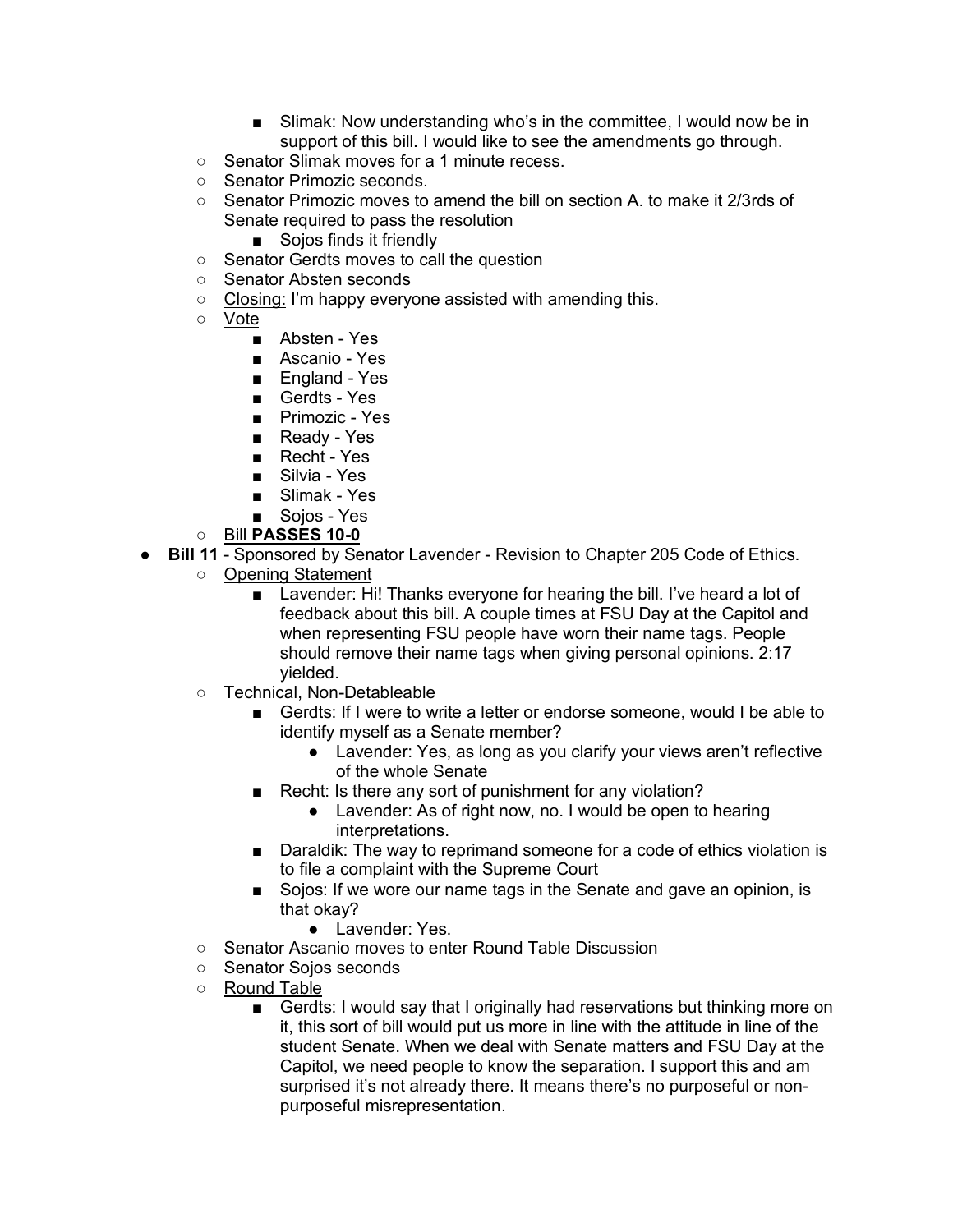- Lavender: I want to add that I'm open to clarifying language if necessary
- Primozic: My only reservation is that it's easy enough to find out who is a Senator and who isn't. I'm not sure if removing a name tag is enough. Not sure if the bill is covering all bases.
- Lavender: Only when expressing your own views should you take your name tag off.
- Recht: For me, obviously I support everything this bill is trying to accomplish. When someone is elected to an office, you're electing them for who they are. Anything that happens can reflect on the office.
- Sojos: What about having a resolution passed to clarify when a violation should be recorded
- Recht: I think this could be separating the things. If you're lobbying for private interests with your office, that's actually illegal. Important to clarify who you're speaking as.
- Ready: Current language would forbid any person from wearing SGA tshirts, including any organisation who has received funding from PAC. Would prefer some clarity on this language in the bill.
- Gerdts: I suppose that was my original issue. I would probably use more specific language and less sweeping language if I was to write this. I do support this bill as an idea and what it's trying to achieve. The last section is extremely large and broad. Being as specific and as targeted as possible whenever we want to ban something is important. We don't have definitions for some of the things written in the bill.
- Lavender: Thank you all for these valid points. Writing stuff well is important when dealing with statutes. Would you like me to amend this in committee or re-write it?
- Gerdts: Given the fact I think more words need to be put into this and we might be changing the specifics, I would prefer for it to be pulled and rewritten.
- Recht: I see this as two separate things. Everything except for the last sentence is directing how student senators should act when representing themselves vs. FSU. I think this itself could be a resolution and pass. The last sentence is something that needs to be enforced and worked on.
- Senator Gerdts moves to table the bill for 1 week
- Senator Primozic seconds
- Bill **TABLED**

#### **New Business:**

- **Constitutional Amendment 1** Sponsored by Senator Gerdts Ensuring the current Student Constitution is Gender Neutral.
	- Opening Statement
		- Gertds: These amendments are not new, they've already been sent to the people twice. The first time it got a couple dozen people away from passing last spring. Former Senator Alvarez spoke to the Supreme Court who said he could put it back up to the people. The second time got over 66% but didn't have over 10% of the student body voting. I'm looking to put it back up again. It would make the entire Constitution gender neutral. ■ Yields 57 seconds.
		-
	- Technical, Non-Detableable
		- Absten: I just don't know if 10% of people vote in the spring
			- Gerdts: Yes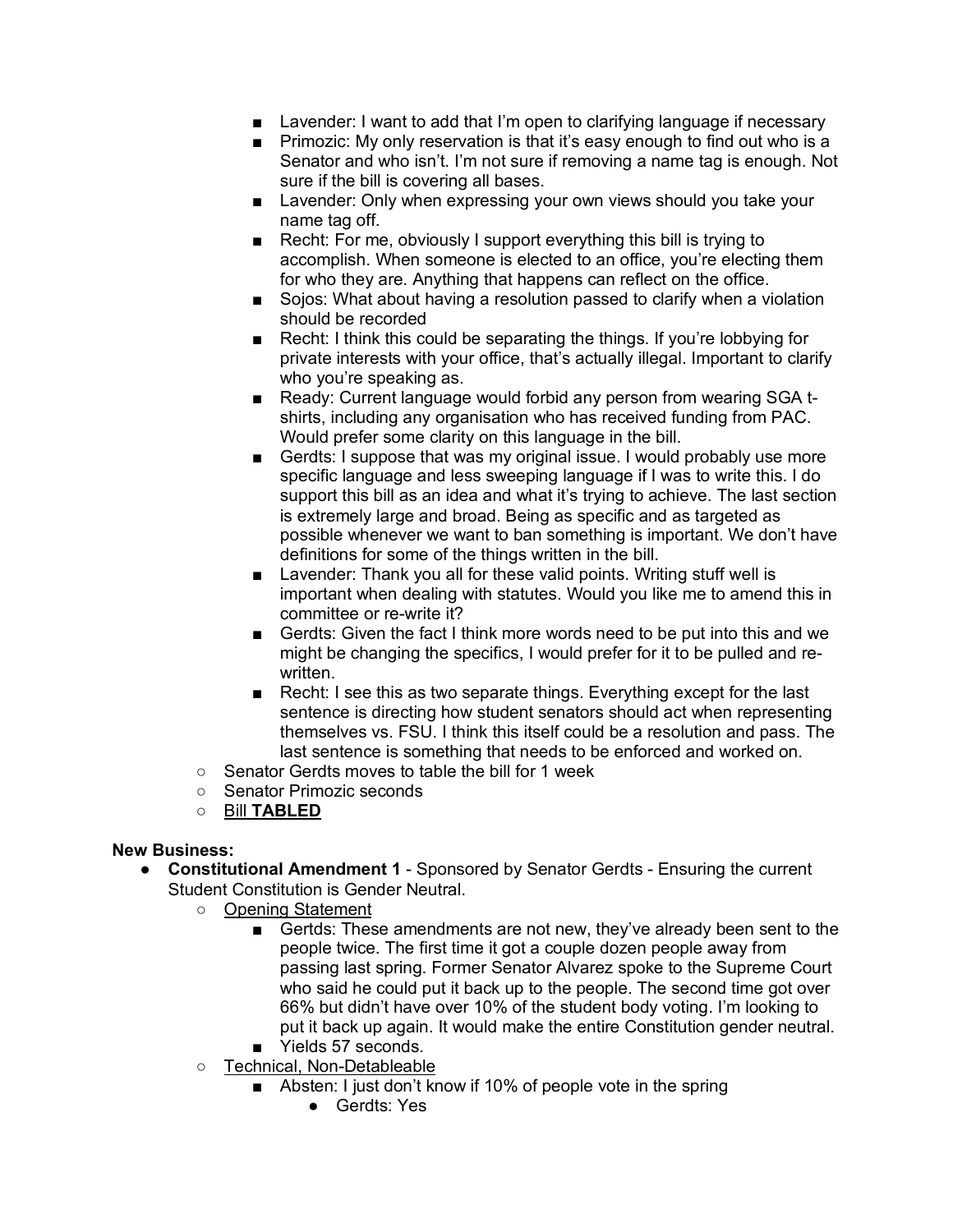- Senator Sojos moves to enter Round Table Discussion
- Senator Recht seconds
- Round Table
	- Sojos: I was always taught that "they" isn't grammatically correct to refer to a single individual.
	- Gerdts: It can be used, especially in modern English.
	- Sojos: Surely it's just a he/she isn't it?
	- Gerdts: There are a number of people on campus who don't identify as he/she and modern concepts allow for people to be in between. Whether or not a Senator agrees with those isn't important, we have to make sure the Constitution is as inclusive as possible.
	- Sojos: What about those that want to be referred to as "he" as opposed to "they"?
	- Gerdts: Using they as a general term is in line with other generalisations Senate have made. The Constitution having as much inclusivity as possible is a good idea. This isn't banning people from identifying someone as a man or a woman, but is just referring to a more generic group of people. Using "they" is a better way in my mind and has already been supported by the Senate twice.
	- Recht: I would like to put any concerns to rest about using "they" versus "he" or "she". I think it just makes everyone included and it's no bigger gesture than that.
	- Sojos: Wouldn't it be more inclusive to say for example: "if the Justice" instead of "they"?
	- Gerdts: The second side of them/they/theirs is to give things a lot more simplicity and the free use of pronouns. I don't think we need to refer back to a proper noun all the time. Using pronouns will work here.
	- Primozic: I think it could be very repetitive without using pronouns
	- Recht: The first thing said in the Constitution is that this document applies to everyone. Using them instead of he/she would then allow for everyone to be included.
	- Gerdts: I'd also note that in the Judiciary Supreme Court procedures it says "he". In other places it says "he/she". It's annoying to me that it alternates and in some places is sexist by nature. I think we're nitpicking this on something that doesn't matter.
- Senator Absten moves to call the question
- Senator Slimak seconds
- $\circ$  Closing: That was a lot more spirited than I thought it'd be. I think removing "his" is great. Putting them/their includes everyone and we should let the student body decide once again. Please support this! Yields 22 second.
- Vote
	- Absten Yes
	- Ascanio Yes
	- England Yes
	- Gerdts Yes
	- Primozic Yes
	- Ready Yes
	- Recht Yes
	- Silvia Yes
	- Slimak Yes
	- Sojos Yes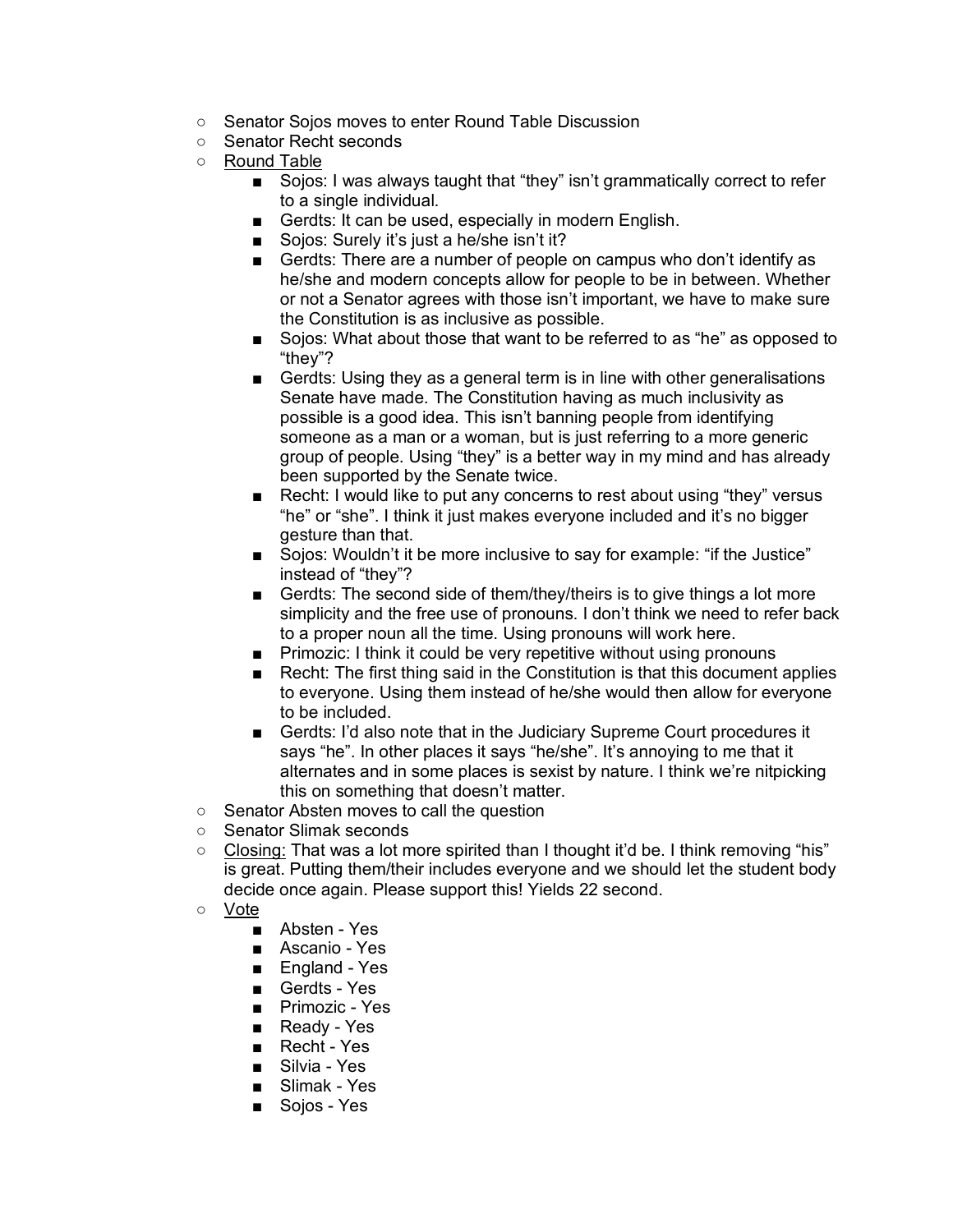- Bill **PASSES 10-0**
- **Constitutional Amendment 2** Sponsored by Senator Gerdts To ensure future amendments to the Constitution are Gender Neutral
	- Opening Statement
		- Gerdts: Basically says all future Constitutional amendments will be gender neutral so we don't have to go through this process in the future.
		- Yields 2:41 to closing
	- Technical, Non-Detableable

■ None

- Senator Recht moves to enter Round Table Discussion
- Senator Ascanio seconds
- Round Table

■ None

- Senator Ready moves to call the question
- Senator Slimak seconds
- Closing: Thank you.
- Vote
	- Absten Yes
	- Ascanio Yes
	- England Yes
	- Gerdts Yes
	- Primozic Yes
	- Ready Yes
	- Recht Yes
	- Silvia Yes
	- Slimak Yes
	- Sojos Yes
- Bill **PASSES 10-0**
- **Bill 12** Sponsored by Senators Leckie and Absten To ensure that all resolutions denouncing an individual or organization are considered under the same circumstances as a resolution to commend an individual or organization.
	- Opening Statement
		- Leckie: Pass resolution condemning to be the same as one commending.
		- Yield 2 minutes 3 seconds
	- Technical, Non-Detableable

■ X:

- Senator Gerdts moves to enter Round Table Discussion
- Senator Primozic seconds
- Round Table
	- Gerdts: resolution against his will passed by one vote, wishes this would have been in place in order to help "make sense"
- Senator Primozic moves to call the question
- Senator slimak seconds
- Closing: Thank you!
- Vote:
	- Absten Yes
	- Ascanio Yes
	- Leckie Yes
	- Gerdts Yes
	- Primozic Yes
	- Ready Yes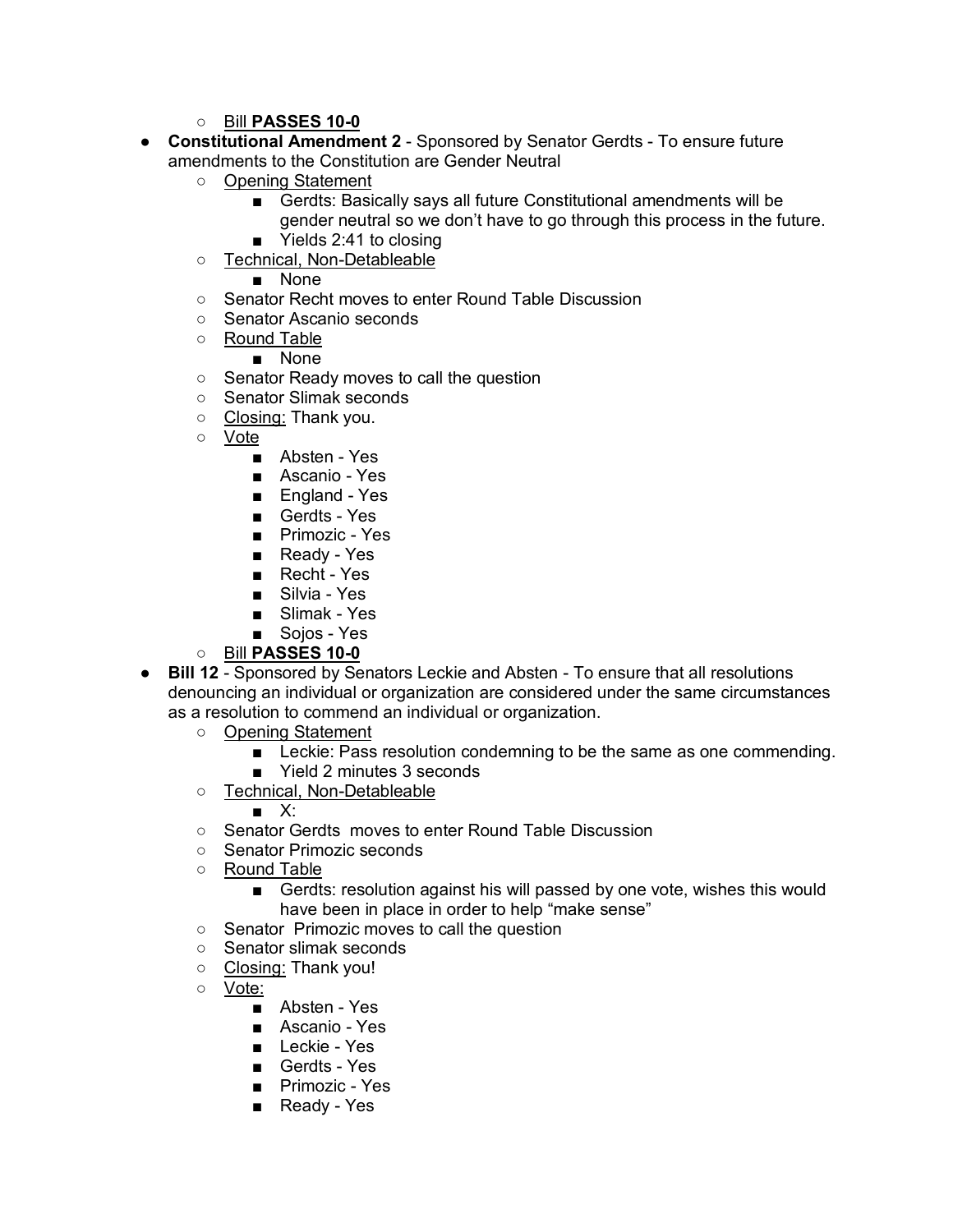- Recht Yes
- Silvia Yes
- Slimak Yes
- Soios Yes
- Bill **PASSES 10-0**
- **Bill 14** Sponsored by Senators Gerdts and Blackthorne To amend Chapter 705.5 to resolve the decades long issue of empty and non-competitive graduate senate seats whilst preserving the ability of graduate students to participate in the Senate.
	- Opening Statement
		- Gerdts: I have awaited this moment for months. This is apportionment, this is the main bill that you have been threatened to read. It basically removes the distinction between "undergraduate" and "graduate" students. If I'm a poli-sci major I'm part of the social sciences college. Same with an applied-economics masters student. Those students can then still run for those seats. There is one section that is unconstitutional - I just wanted to see if I could get away with it.
	- Technical, Non-Detableable
		- Primozic: I know that some graduate seats go unfilled. Has there been any effort from SGA etc to get them filled or has it been an underlying problem?
			- Gerdts: We've not had 2/3rds filled in over 14 years. That means we haven't had a real and meaningful graduate Senate election. It's an underlying problem. SGA doesn't tend to make an effort to fill Senate seats. Even the Congress of Graduate Students have problems trying to get people.
	- Senator Ready moves to enter Round Table Discussion
	- Senator Sojos seconds
	- Round Table
		- Ready: Has Dr. Acosta signed off on this?
			- Gerdts: I gave this to her about a month and a half ago. She hasn't expressed to me that she's against it. She has expressed that it's legal and wants us to make sure we understand the ramifications of this and what it would do.
		- Ready: What was the COGS' opinion on this?
			- Gerdts: He basically said Senate should become like COGS and meet only once every 2 weeks for a maximum of 2 hours. His only other concern was this could entirely eliminate the voice of graduate students in Senate. I noted that this doesn't exclude graduate people from running. The Supreme Court noted that this makes it more difficult for graduate students to get into the Senate and it does.
		- Ready: I know that in the committee meeting we had on this, the only problem I had was where law students come into this.
			- Gerdts: I got to create a new section of statues that basically gives the Law college a single seat. That may expand if the Law college grows.
	- Senator Gerdts moves to amend the bill to strike an unconstitutional portion
	- Sponsor finds it friendly
		- Ready: So Law students wouldn't be able to just keep their Senate seat? They'd have to move over
			- Gerdts: It's unfortunate but that's how it's fallen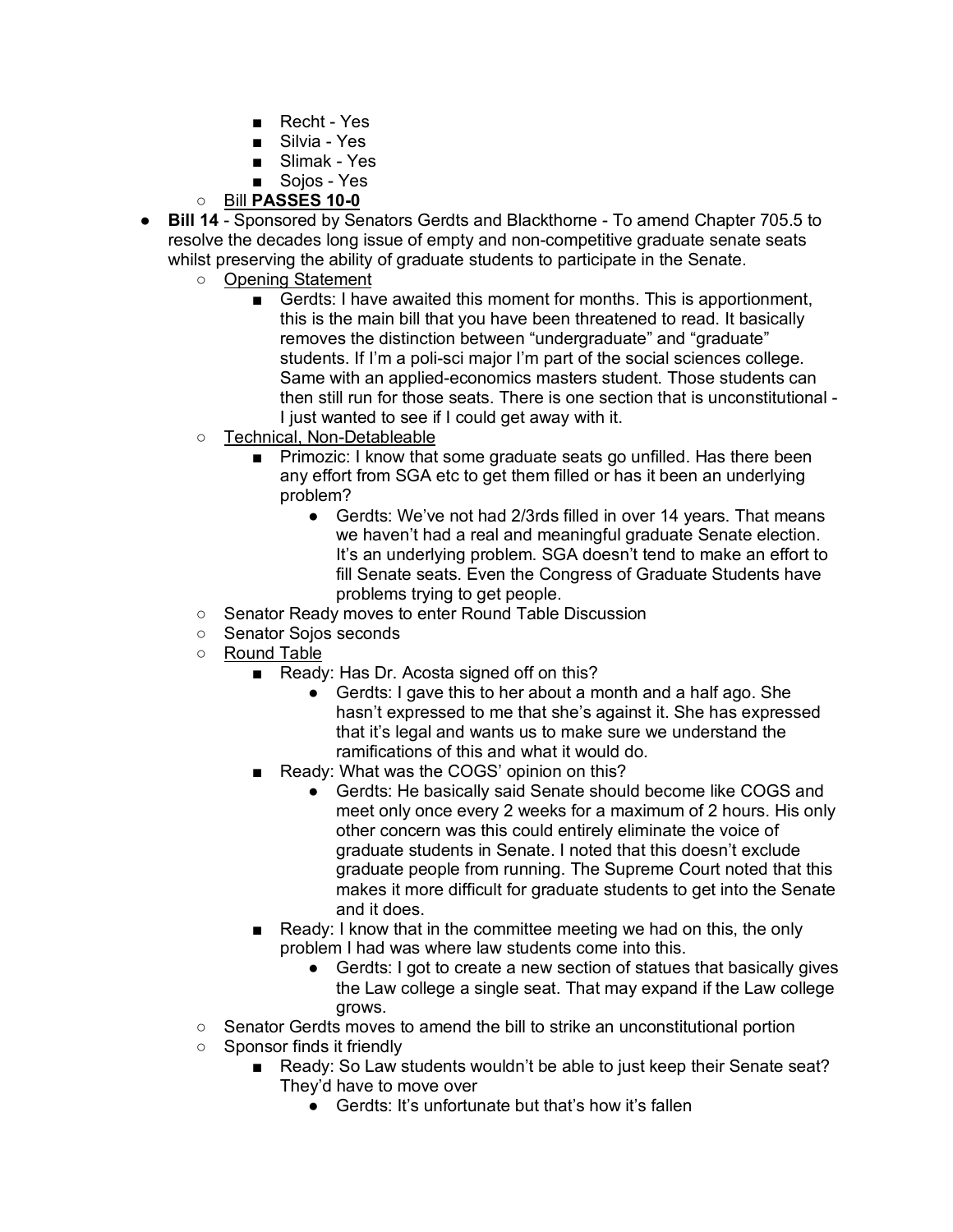- Senator Sojos moves to call the question
- Senator Recht seconds
- Closing: I am almost emotional. This has been a long time coming. It's not perfect. I believe this is the only reasonable and legal way to reapportion seats. I hope you all vote in favour and I look forward to seeing the vote tally. I'm proud of the work myself and my committee did on this. Yields 40 seconds.
- Vote
	- Absten Yes
	- Ascanio Yes
	- England Yes
	- Gerdts Yes
	- Primozic Yes
	- Ready Yes
	- Recht Yes
	- Silvia Yes
	- Slimak Yes
	- Sojos Yes

#### ○ Bill **PASSES 10-0**

- **Bill 15** Sponsored by Senators Gerdts and Blackthorne To amend Chapter 607.1.D of the Student Body Statutes to empower the Congress of Graduate Students to better express its opinions on legislation regarding chapter 607 and other matters that the congress deems important.
	- Opening Statement
		- Gerdts: This would mean that Senate legislation affecting COGS (Section 607) would require the input of COGS. It would go through the whole process, get to second reading, immediately tabled and will be sent to COGS.
		- Yields 1:32 to closing.
	- Technical, Non-Detableable

#### ■ None

- Senator Ready moves to enter Round Table Discussion
- Senator Sojos seconds
- Round Table
	- Ready: I commend the sponsor on this bill. I did like this section a lot and the former COGS speaker really liked it. I'm always for giving COGS more representation. I find this bill not only prudent but I commend the sponsor.
- Senator Recht moves to call the question
- Senator Sojos seconds
- Closing: Thank y'all. I love COGS. I look forward to a hopeful approval!
- Vote
	- Absten Yes
	- Ascanio Yes
	- England Yes
	- Gerdts Yes
	- Primozic Yes
	- Ready Yes
	- Recht Yes
	- Silvia Yes
	- Slimak Yes
	- Sojos Yes